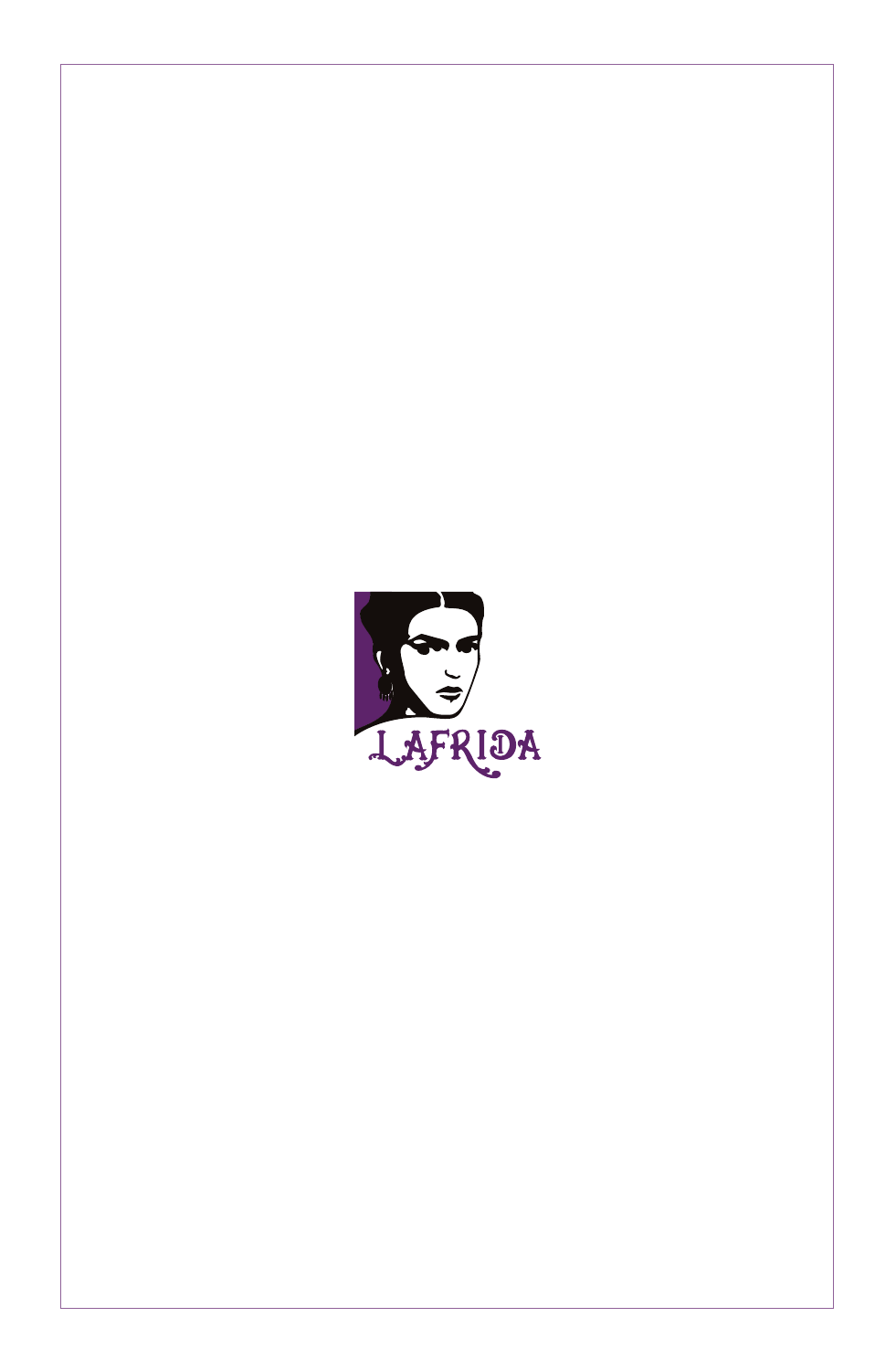



#### Kampachi Tiradito OO \*

Fermented with pasilla mixe crust, guava relish and grilled red bell peppers, orange and mezcal slush and Istmo corn tortilla chips

### Scallop Carpaccio **OO**

ermented cactus pad, annatto and tequila scent, criollo cilantro, shrimp chicharron, pipicha oil with garlic chips

### Rubi Crab Salpicon Tlayuda

Blue corn, avocado mousse, habanero ashes aioli, cilantro oil and quelites

### Al Pastor Octopus

Avocado mousse with olive oil, molcajete style salsa, roasted pineapple purée and prickly pear pico de gallo

# Blue Corn Gorditas

With braised oxtail stew, ranch style sour cream, fresh salsa verde and regional cheeses

### Sweet Squash Tamal

Served with pork belly, peanut mole sauce with wild quintoniles herbs salad and pressed cheese



In compliance with regulations regarding raw ingredients, these menu selections are served at the client's risk. Certain dishes and ingredients are subject to market availability.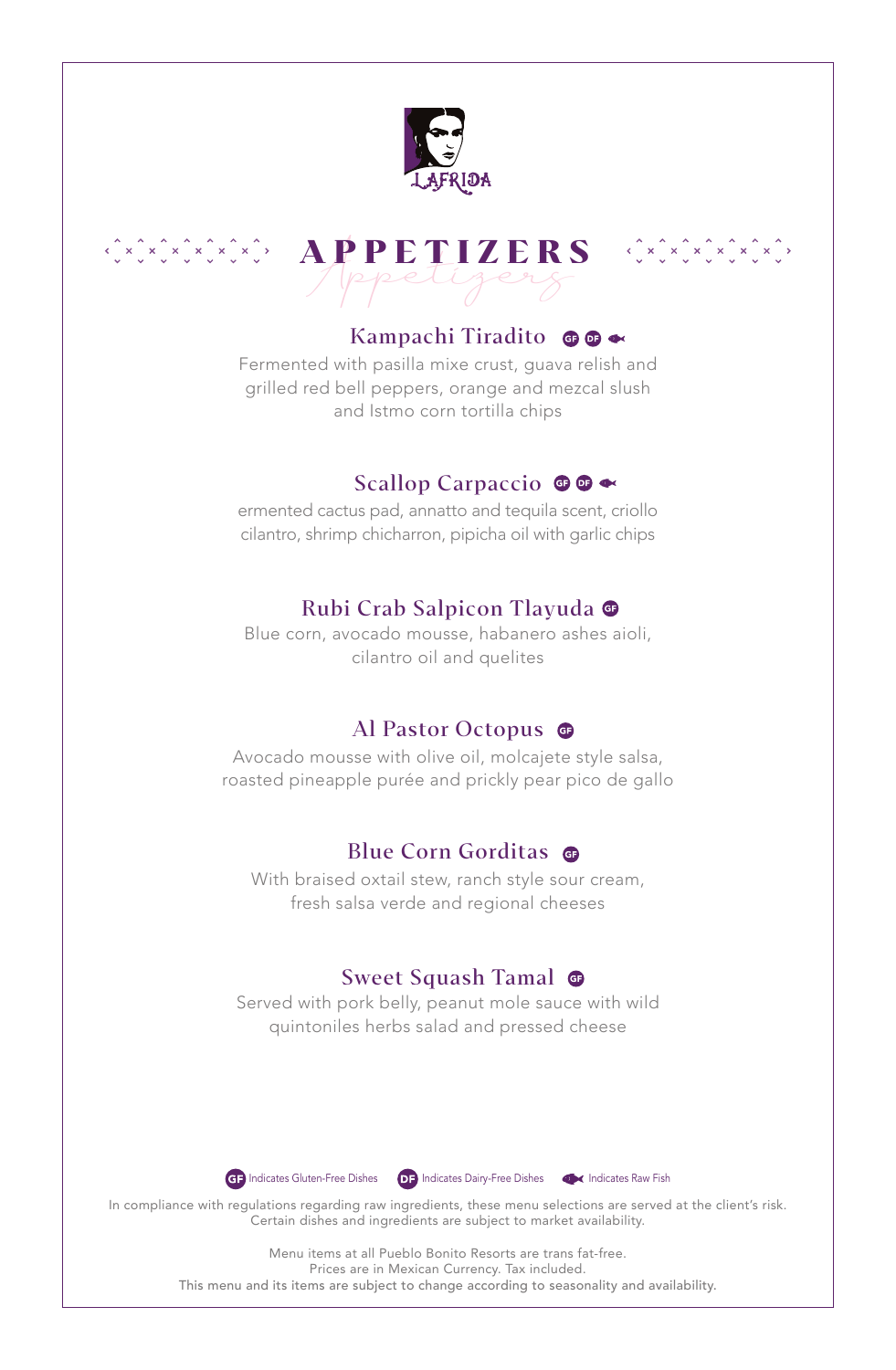



#### Tomato Salad <sup>o</sup>

Dressed with chicatana oil, papalo scent, purée of charred eggplant ashes, local herbs, and thin slices of pressed cheese

# Frida's Garden Salad

Greens from our garden dressed with agave syrup, aged mustard and soy sauce, with del Valle soft cheese and avocado sorbet, smoked cherry tomatoes and sweet pasilla chili sauce

# Squash Blossom Soup

Accompanied by squash blossom stuffed with foi gras, totomoxtle spice powder, jalapeño pepper and blue corn marmalade





In compliance with regulations regarding raw ingredients, these menu selections are served at the client's risk. Certain dishes and ingredients are subject to market availability.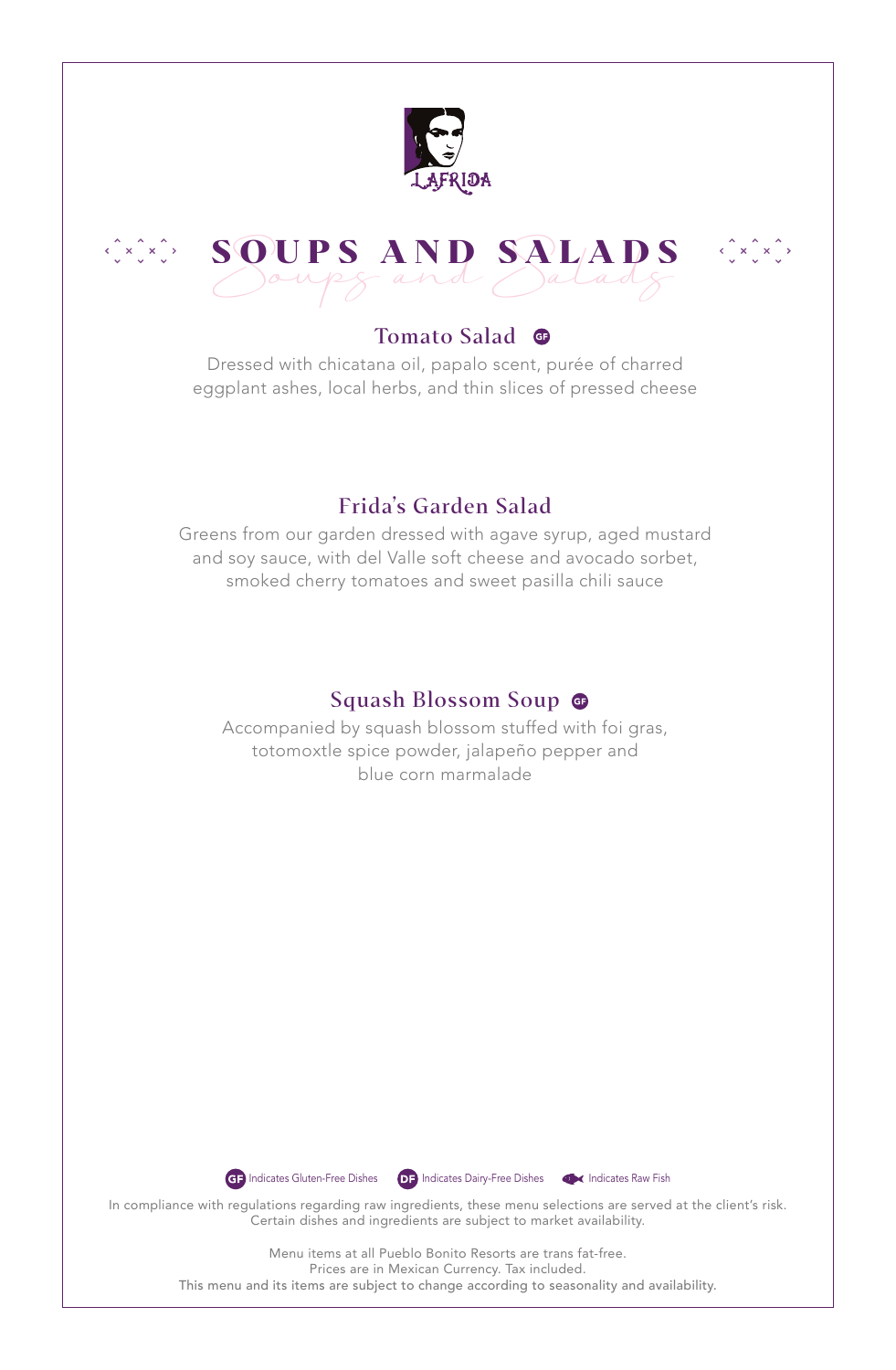





 $\langle \hat{C} \times \hat{C} \times \hat{C} \times \hat{C} \times \hat{C} \times \hat{C} \rangle$ 

### Totoaba Fish with Almond  $\bullet$ and Bacon Stuffed Clams

Fermented ginger froth, calamari ink and huitlacoche emulsion, leek cream and smoked oil

### Salmon Trout <sup>o</sup>

Served with smoked oyster ragout, fingerling potatoes and fresh seaweed salad with squash blossom

# Jumbo Shrimp in Butter Sauce <sup>o</sup>

With chili and a mushroom blue corn infladita, green pipian, quintonil salad and salsa macha vinaigrette

# Grilled New York Prime

Gravy with green apple and chipotle, turnip purée, eggplant ashes purée and roasted carrots purée

# Enchiladas with Duck Carnitas

Handmade blue corn tortillas stuffed with duck carnitas, LaFrida 2 years aged black mole, smoked cheese and shrimp chacharron





In compliance with regulations regarding raw ingredients, these menu selections are served at the client's risk. Certain dishes and ingredients are subject to market availability.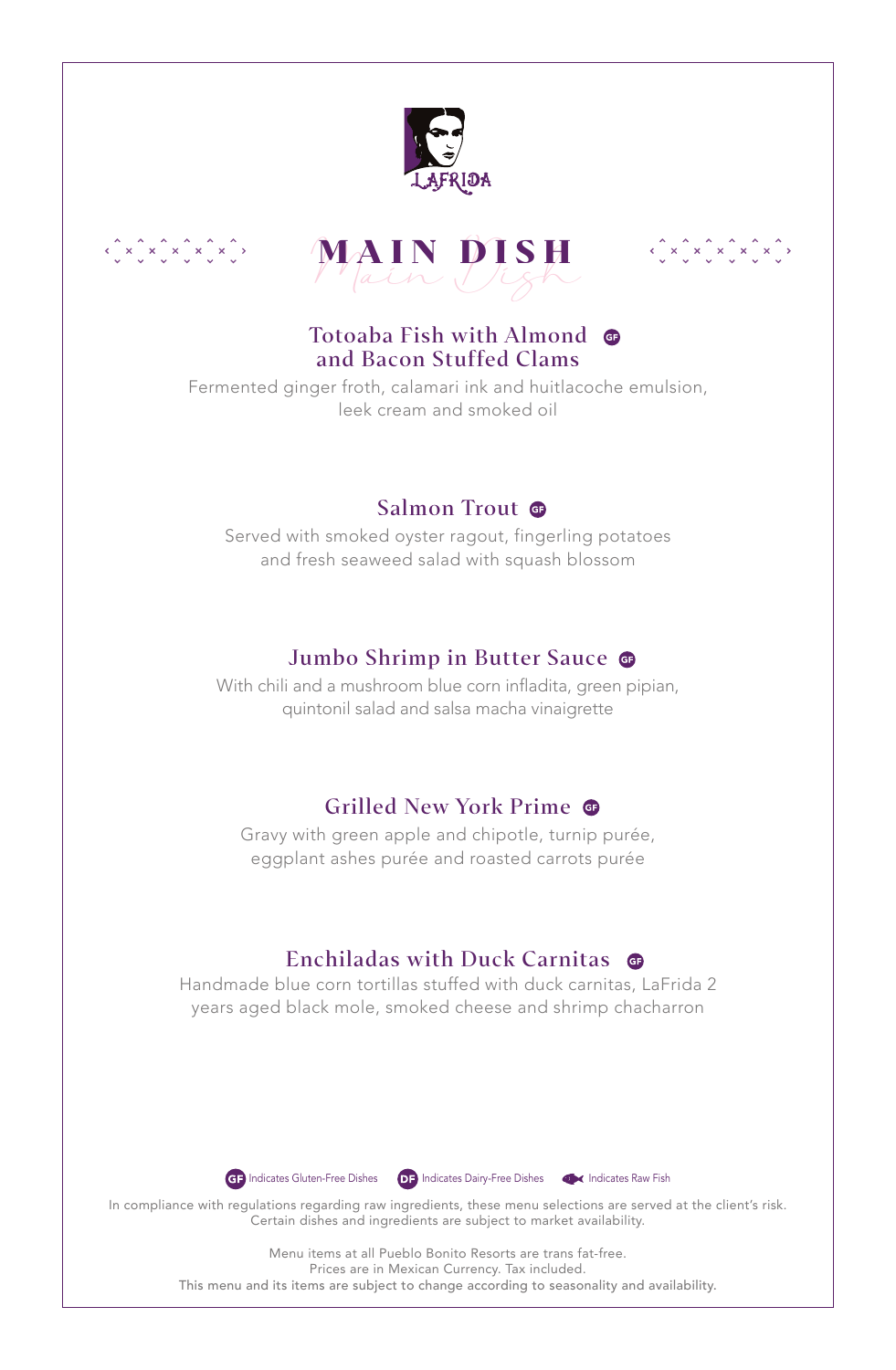





### Grilled Rack of Lamb

Smoked beetroot sauce, creamy polenta with aged Ramonetti cheese, carrot purée, and roasted beetroot

### Barbacoa Sinaloa Style

Served with pork beans, green taquera salsa and homemade corn tortillas

# Glazed Pork

With aged mustard and chipotle marmalade, served with roasted butternut squash purée, grilled cabbage, and ginger chicken broth



CHEF'S SPECIALTY

### Frida's Surf and Turf

(Ask your waiter for tonight's chef's selection)





In compliance with regulations regarding raw ingredients, these menu selections are served at the client's risk. Certain dishes and ingredients are subject to market availability.